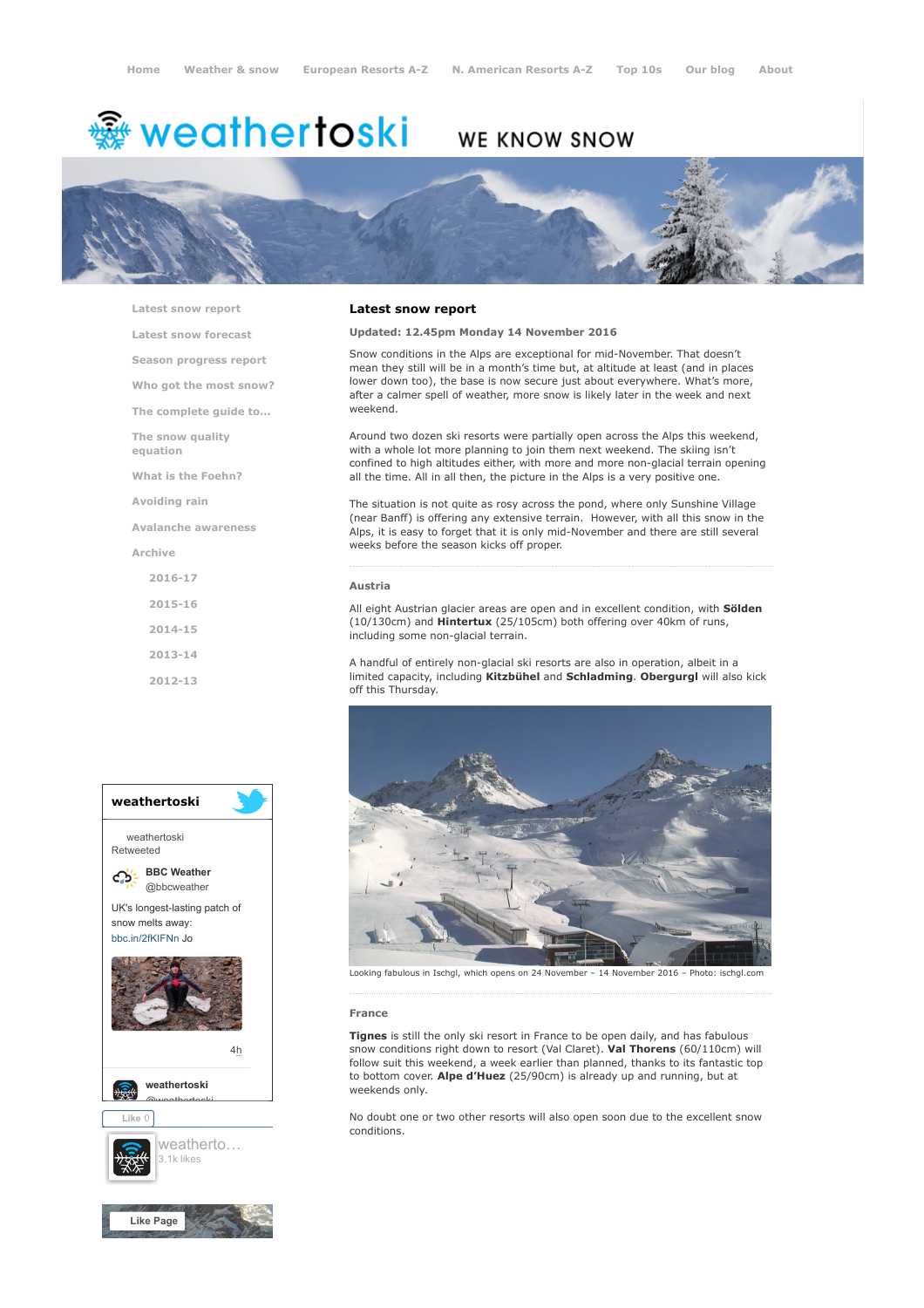Follow me on: **Lwitter** 

[Tweet](https://twitter.com/intent/tweet?original_referer=https%3A%2F%2Fwww.weathertoski.co.uk%2Fweather-snow%2Farchive%2Fsnow-report-14-11-2016%2F&ref_src=twsrc%5Etfw&text=Weather%20to%20ski%20-%20Snow%20report%20-%2014%20November%202016&tw_p=tweetbutton&url=https%3A%2F%2Fwww.weathertoski.co.uk%2Fweather-snow%2Farchive%2Fsnow-report-14-11-2016%2F)

Tweet this page





### Contact us...

Got a burning question about weather or snow conditions in the Alps? [Contact us](https://www.weathertoski.co.uk/about-1/contact-us/) and we'll do our best to answer it...

#### E: [info@weathertoski.co.uk](mailto:fraser@weathertoski.co.uk)

T: +44 (0)20 3151 3154



No words needed! This is what Val Thorens was looking like on Saturday – 14 November 2016 – Photo: facebook.com/valthorens.resort

#### Italy

Cervinia (50/190cm) continues to be Italy's best bet and, with such excellent early season snow cover, it will open all the way down to resort as of this weekend.

A handful of other Italian ski areas are partially open, including Solda (30/60cm) and Val Senales (15/85cm).



Lots of snow in Cervinia, even at resort level –– 14 November 2016 – Photo: facebook.com/breuilcerviniavaltournensche

#### Switzerland

Snow conditions are excellent right now in all the Swiss ski areas that are up and running.

The most extensive slopes are still to be found in Zermatt (5/100cm) and Saas-Fee (10/125cm). However, a number of other resorts are also open (at weekends only) including Verbier (20/245cm) and Crans Montana (60/130cm).



A wintry looking scene in Zermatt this morning – 14 November 2016 – Photo: facebook.com/Zermatt.matterhorn

Rest of Europe

Outside the Alps there is very little lift-served skiing on offer as yet.